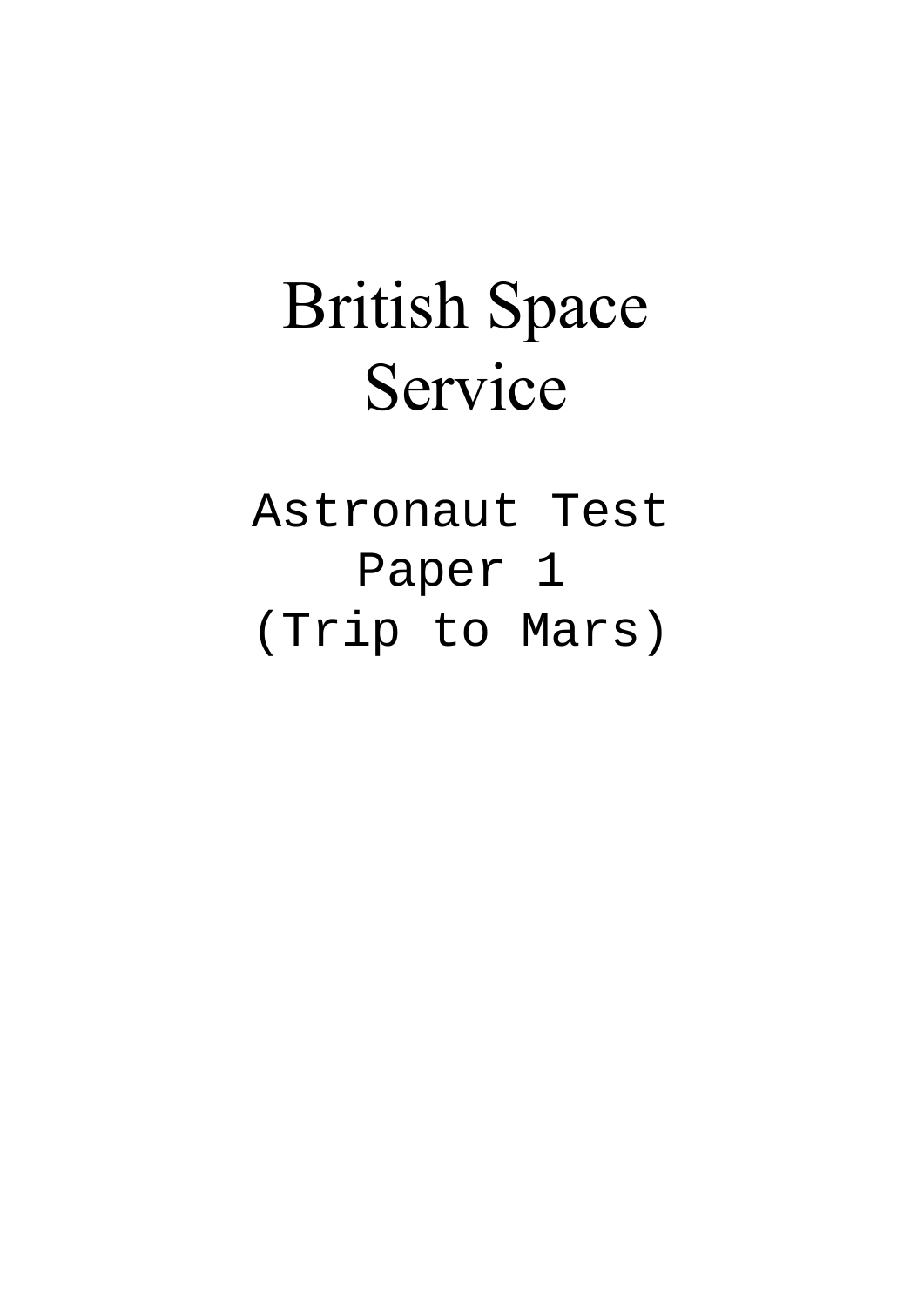## Scenario

You are to plan a mission to Mars. You will be given a list of items you will need to take and you must calculate the total weight of those items.

You will be required to fuel your ship with the correct amount of fuel.

In addition you will need to prove you can read your instruments accurately and decide on the correct course of action as a result of what your instruments show.

A mission will be described to you and you will need to read the instructions carefully and decide what you would do in the situation.

## Good luck with the test

Albert Ninch

Albert Minch Head of Recruitment British Space Service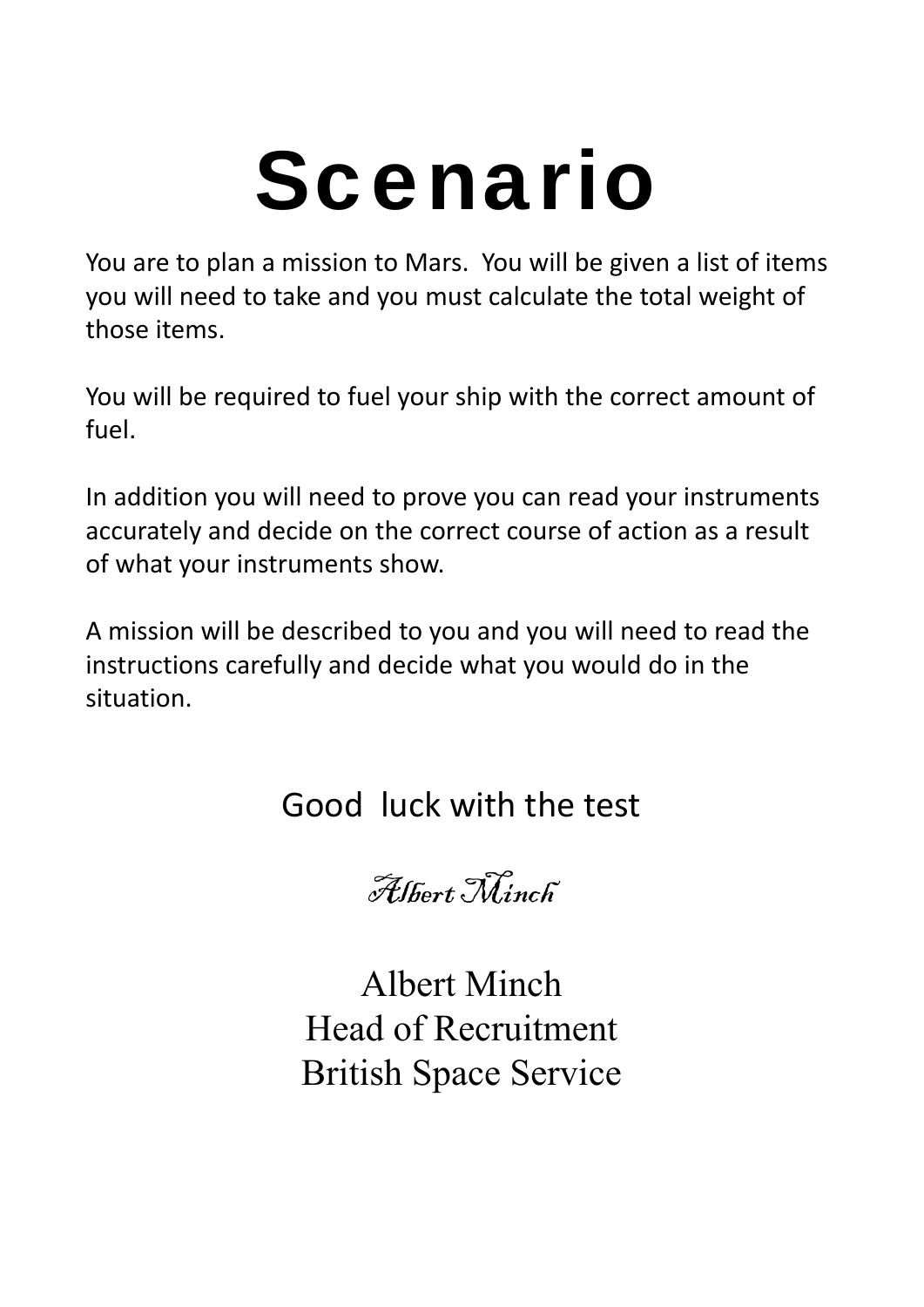Your first task will be to fuel your craft with the correct amount of fuel. The current level of fuel is shown below:‐



\_\_\_\_\_\_\_\_\_\_\_\_\_\_\_\_\_\_\_\_\_\_\_\_\_\_\_\_\_\_\_\_\_\_\_\_\_

\_\_\_\_\_\_\_\_\_\_\_\_\_\_\_\_\_\_\_\_\_\_\_\_\_\_\_\_\_\_\_\_\_\_\_\_\_

\_\_\_\_\_\_\_\_\_\_\_\_\_\_\_\_\_\_\_\_\_\_\_\_\_\_\_\_\_\_\_\_\_\_\_\_\_

\_\_\_\_\_\_\_\_\_\_\_\_\_\_\_\_\_\_\_\_\_\_\_\_\_\_\_\_\_\_\_\_\_\_\_\_\_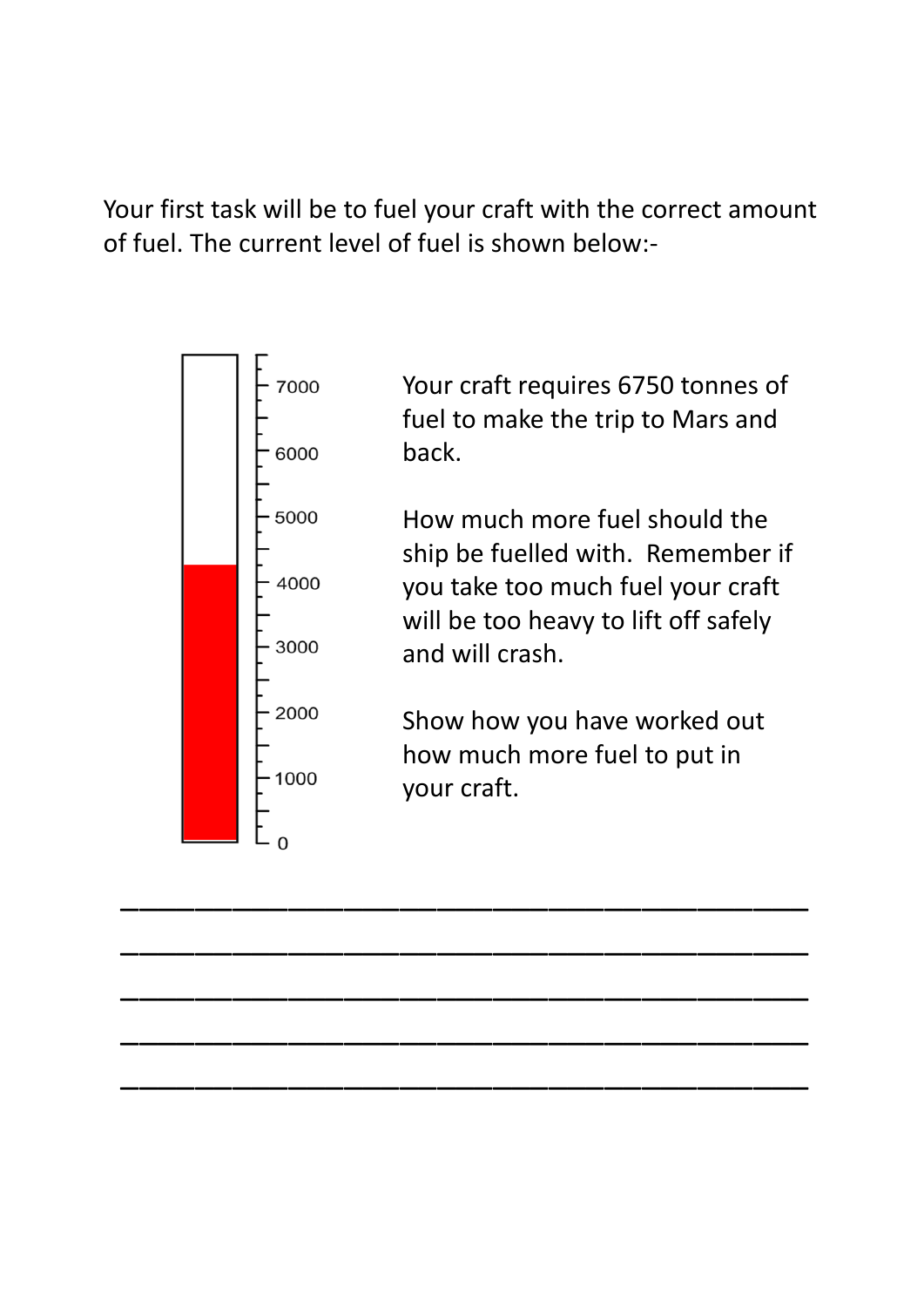Being a British mission we have little money to spend on food. Following much research it has been discovered that an astronaut can survive on a diet of baked beans alone. In order to make the trip you will need to take 375 cans of beans.



As part of the test you are required to weigh a tin of beans and calculate the total weight of 375 cans.

Show your working below.

You will also need water on your trip, our scientists have been hard at it calculating how much water you will need to survive the trip. After much effort they have decided that you will need 546 bottles.

\_\_\_\_\_\_\_\_\_\_\_\_\_\_\_\_\_\_\_\_\_\_\_\_\_\_\_\_\_\_\_\_\_\_\_\_\_

\_\_\_\_\_\_\_\_\_\_\_\_\_\_\_\_\_\_\_\_\_\_\_\_\_\_\_\_\_\_\_\_\_\_\_\_\_

\_\_\_\_\_\_\_\_\_\_\_\_\_\_\_\_\_\_\_\_\_\_\_\_\_\_\_\_\_\_\_\_\_\_\_\_\_

\_\_\_\_\_\_\_\_\_\_\_\_\_\_\_\_\_\_\_\_\_\_\_\_\_\_\_\_\_\_\_\_\_\_\_\_\_



As part of the test you are required to weigh the water and calculate the total weight of 546 bottles.

Show your working below.

\_\_\_\_\_\_\_\_\_\_\_\_\_\_\_\_\_\_\_\_\_\_\_\_\_\_\_\_\_\_\_\_\_\_\_\_\_

\_\_\_\_\_\_\_\_\_\_\_\_\_\_\_\_\_\_\_\_\_\_\_\_\_\_\_\_\_\_\_\_\_\_\_\_\_

\_\_\_\_\_\_\_\_\_\_\_\_\_\_\_\_\_\_\_\_\_\_\_\_\_\_\_\_\_\_\_\_\_\_\_\_\_

\_\_\_\_\_\_\_\_\_\_\_\_\_\_\_\_\_\_\_\_\_\_\_\_\_\_\_\_\_\_\_\_\_\_\_\_\_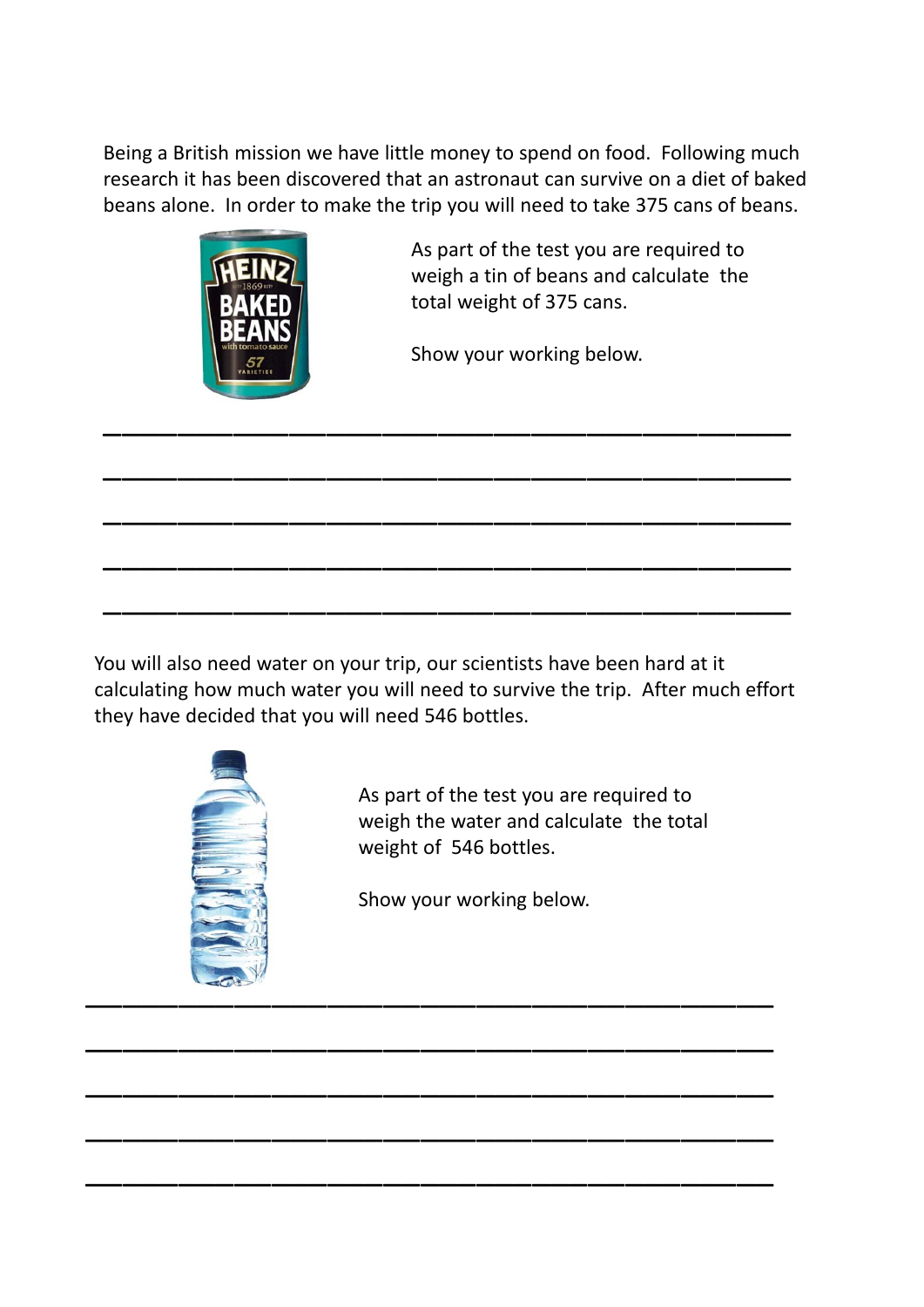## Mission Test

In order to lift off the launch pad you will need to generate 3500 tonnes per metre of thrust. Below is the thrustometer which shows the thrust level. Read the dial and record what the thrustometer shows thrusts levels as.



How much more thrust do you need to have to reach lift off, show your working.

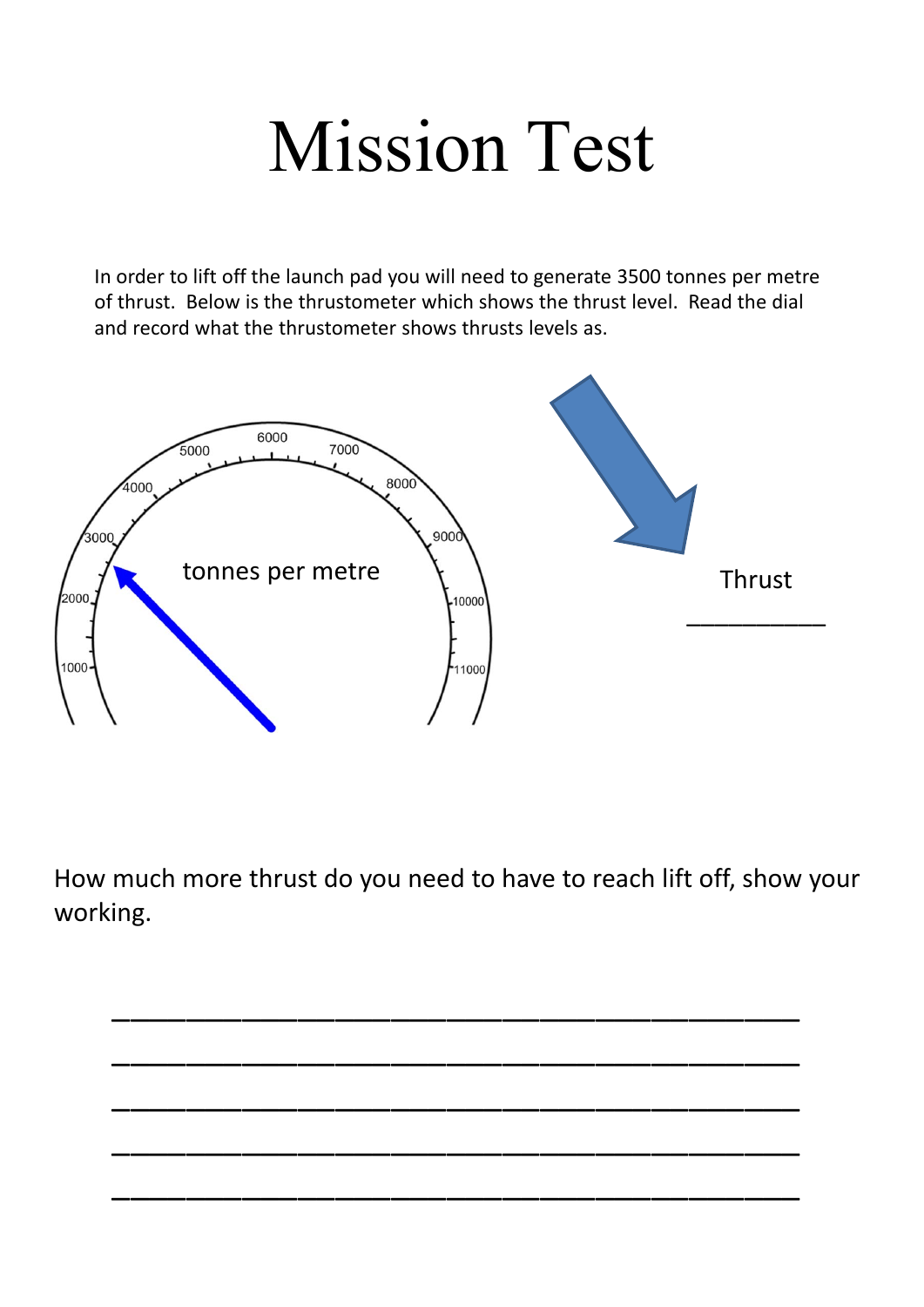To escape earths gravity you need to reach a speed of 810 mph. Below is your speedometer. Read the current speed from the speedometer and record it.



Speed

\_\_\_\_\_\_\_\_\_\_

How much faster will you need to be going to successfully escape earth's gravity?

As you escape the earths atmosphere you will be hit by radiation, this has to stay at a safe level. The level is 3.75 rad. How much over the safe level is your ship if the level is shown below?

\_\_\_\_\_\_\_\_\_\_\_\_\_\_\_\_\_\_\_\_\_\_\_\_\_\_\_\_\_\_\_\_\_\_\_\_\_

\_\_\_\_\_\_\_\_\_\_\_\_\_\_\_\_\_\_\_\_\_\_\_\_\_\_\_\_\_\_\_\_\_\_\_\_\_

\_\_\_\_\_\_\_\_\_\_\_\_\_\_\_\_\_\_\_\_\_\_\_\_\_\_\_\_\_\_\_\_\_\_\_\_\_



\_\_\_\_\_\_\_\_\_\_\_\_\_\_\_\_\_\_\_\_\_\_\_\_\_\_\_\_\_\_\_\_\_\_\_\_\_

\_\_\_\_\_\_\_\_\_\_\_\_\_\_\_\_\_\_\_\_\_\_\_\_\_\_\_\_\_\_\_\_\_\_\_\_\_

\_\_\_\_\_\_\_\_\_\_\_\_\_\_\_\_\_\_\_\_\_\_\_\_\_\_\_\_\_\_\_\_\_\_\_\_\_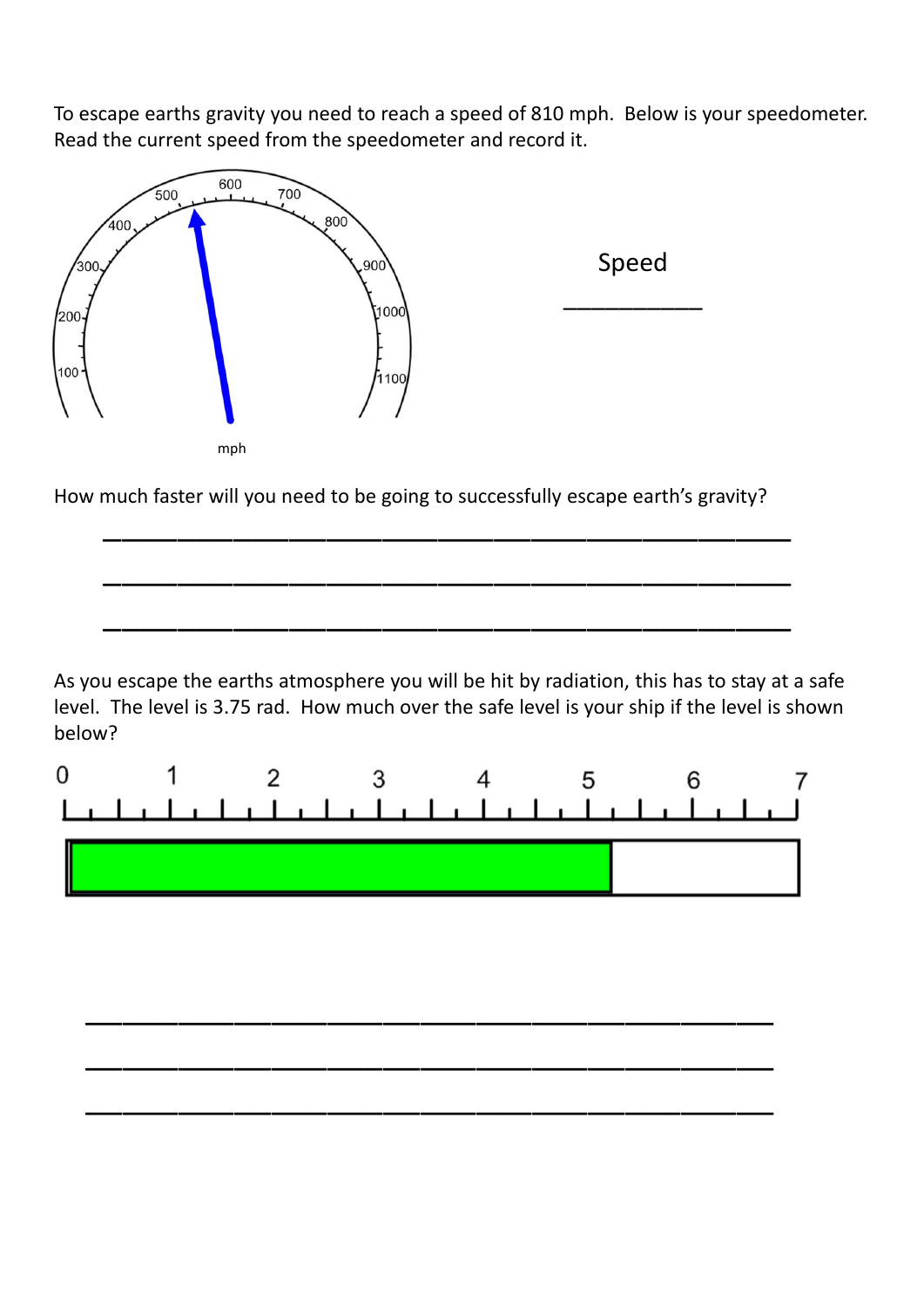The temperature of the ships hull needs to be carefully watched if it falls below ‐ 15 the ship will fall apart! Check the thermometer below are you still safe?



As you enter Mars' atmosphere the temperature of the hull cannot reach more than 450 C . The thermometer below shows the temperature, are you safe?